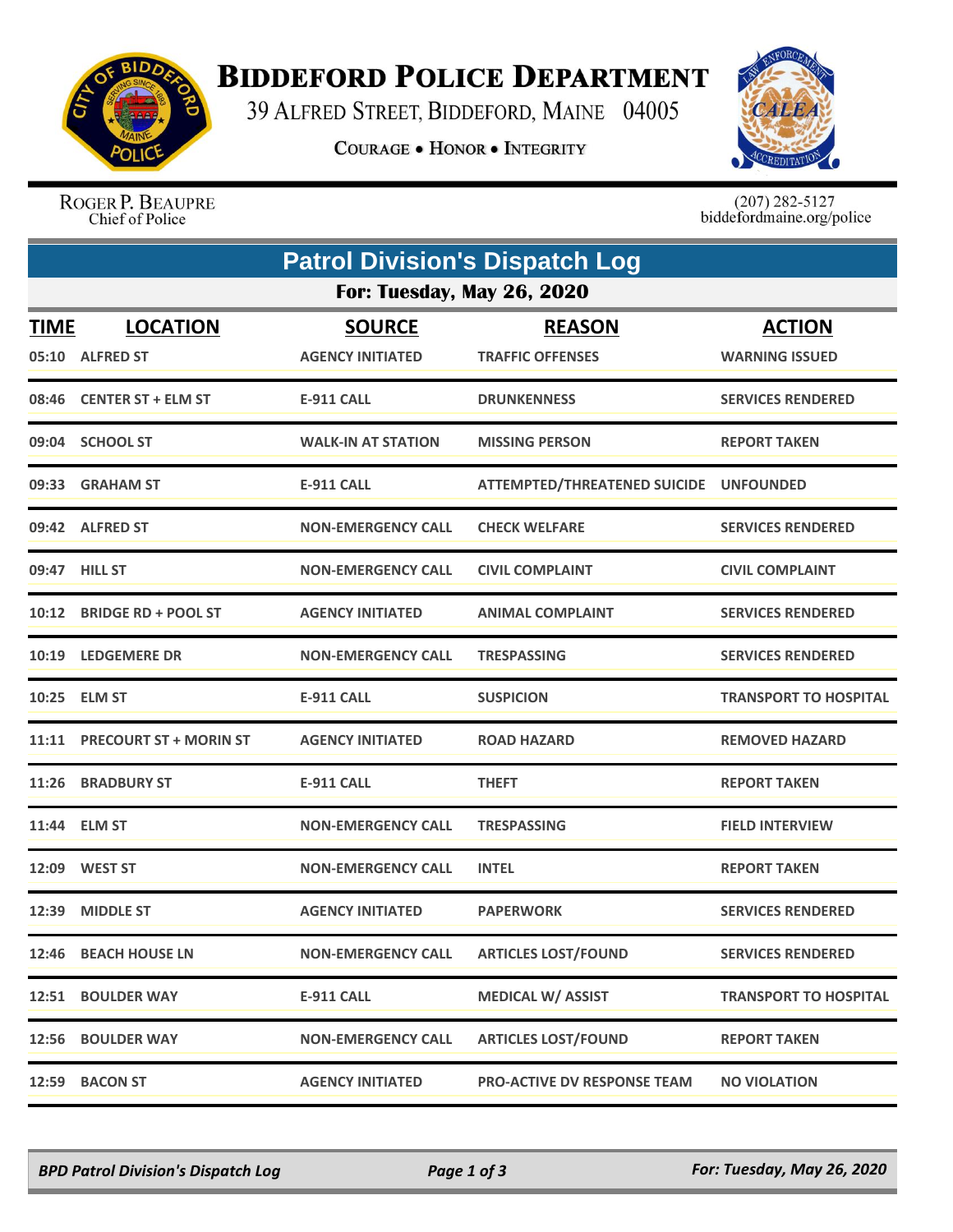| <b>TIME</b> | <b>LOCATION</b>                                      | <b>SOURCE</b>             | <b>REASON</b>                        | <b>ACTION</b>                |
|-------------|------------------------------------------------------|---------------------------|--------------------------------------|------------------------------|
|             | 13:28 WEST ST                                        | <b>E-911 CALL</b>         | <b>CHECK WELFARE</b>                 | <b>SERVICES RENDERED</b>     |
|             | 13:58 ELM ST                                         | <b>NON-EMERGENCY CALL</b> | <b>CODES ENFORCEMENT</b>             | <b>REFERRED OTHER AGENCY</b> |
|             | 14:10 ANDREWS RD                                     | <b>E-911 CALL</b>         | 911 MISUSE                           | <b>SERVICES RENDERED</b>     |
|             | 14:43 ADAMS ST                                       | <b>E-911 CALL</b>         | <b>JUVENILE OFFENSES</b>             | <b>UNFOUNDED</b>             |
|             | 14:51 GEORGE ST                                      | <b>NON-EMERGENCY CALL</b> | <b>RECOVERED STOLEN PROPERTY</b>     | <b>REPORT TAKEN</b>          |
|             | 14:51 ALFRED ST                                      | <b>NON-EMERGENCY CALL</b> | <b>ALL OTHER</b>                     | <b>NEGATIVE CONTACT</b>      |
|             | 15:14 ALFRED ST                                      | <b>NON-EMERGENCY CALL</b> | <b>THEFT BY EXTORTION</b>            | <b>REPORT TAKEN</b>          |
|             | 15:14 SPRUCE ST + ELM ST                             | <b>NON-EMERGENCY CALL</b> | <b>CHECK WELFARE</b>                 | <b>SERVICES RENDERED</b>     |
|             | 15:21 SOUTH ST                                       | <b>NON-EMERGENCY CALL</b> | <b>SUSPICION</b>                     | <b>SERVICES RENDERED</b>     |
|             | 15:30 ALFRED ST                                      | <b>WALK-IN AT STATION</b> | <b>ALL OTHER</b>                     | <b>SERVICES RENDERED</b>     |
|             | 15:34 SPRUCE ST + ELM ST                             | <b>NON-EMERGENCY CALL</b> | <b>DISTURBANCE / NOISE</b>           | <b>WARNING ISSUED</b>        |
|             | 15:50 FREEMAN ST + BUCKLEYS CT                       | <b>NON-EMERGENCY CALL</b> | <b>PARKING COMPLAINT</b>             | <b>PARKING TICKET ISSUED</b> |
| 16:44       | <b>SIMARD AVE</b>                                    | <b>NON-EMERGENCY CALL</b> | <b>FRAUD (INSUFFICIENT FUNDS)</b>    | <b>REPORT TAKEN</b>          |
|             | 16:47 POOL ST + HEDLEY REYNOLDS W NON-EMERGENCY CALL |                           | <b>VEHICLE FIRE</b>                  | <b>SERVICES RENDERED</b>     |
|             | 17:07 MAIN ST + BRADBURY ST                          | <b>NON-EMERGENCY CALL</b> | <b>ROAD HAZARD</b>                   | <b>REFERRED OTHER AGENCY</b> |
|             | 17:24 ALFRED ST                                      | <b>NON-EMERGENCY CALL</b> | <b>PAPERWORK</b>                     | <b>PAPERWORK SERVED</b>      |
|             | 17:28 BIDDEFORD GATEWAY CTR                          | <b>E-911 CALL</b>         | 911 MISUSE                           | <b>DISPATCH HANDLED</b>      |
|             | 17:47 FOSS ST                                        | <b>E-911 CALL</b>         | 911 MISUSE                           | <b>NO ACTION REQUIRED</b>    |
|             | 17:59 OLD DOGS LN                                    | <b>NON-EMERGENCY CALL</b> | <b>SUSPICION</b>                     | <b>SERVICES RENDERED</b>     |
|             | 18:10 ALFRED ST                                      | <b>NON-EMERGENCY CALL</b> | <b>FRAUD</b>                         | <b>REPORT TAKEN</b>          |
|             | 18:21 MAIN ST                                        | <b>NON-EMERGENCY CALL</b> | <b>CITIZEN ASSIST / SERVICE CALL</b> | <b>SERVICES RENDERED</b>     |
|             | 18:35 GREEN ST                                       | <b>NON-EMERGENCY CALL</b> | <b>ALL OTHER</b>                     | <b>SERVICES RENDERED</b>     |
|             | <b>18:43 MAIN ST</b>                                 | <b>E-911 CALL</b>         | 911 MISUSE                           | <b>DISPATCH HANDLED</b>      |
|             | 19:12 HILL ST                                        | <b>NON-EMERGENCY CALL</b> | <b>DISTURBANCE / NOISE</b>           | <b>SERVICES RENDERED</b>     |
|             | 19:36 FORTUNES ROCKS RD                              | <b>NON-EMERGENCY CALL</b> | <b>ALL OTHER</b>                     | <b>SERVICES RENDERED</b>     |

*BPD Patrol Division's Dispatch Log Page 2 of 3 For: Tuesday, May 26, 2020*